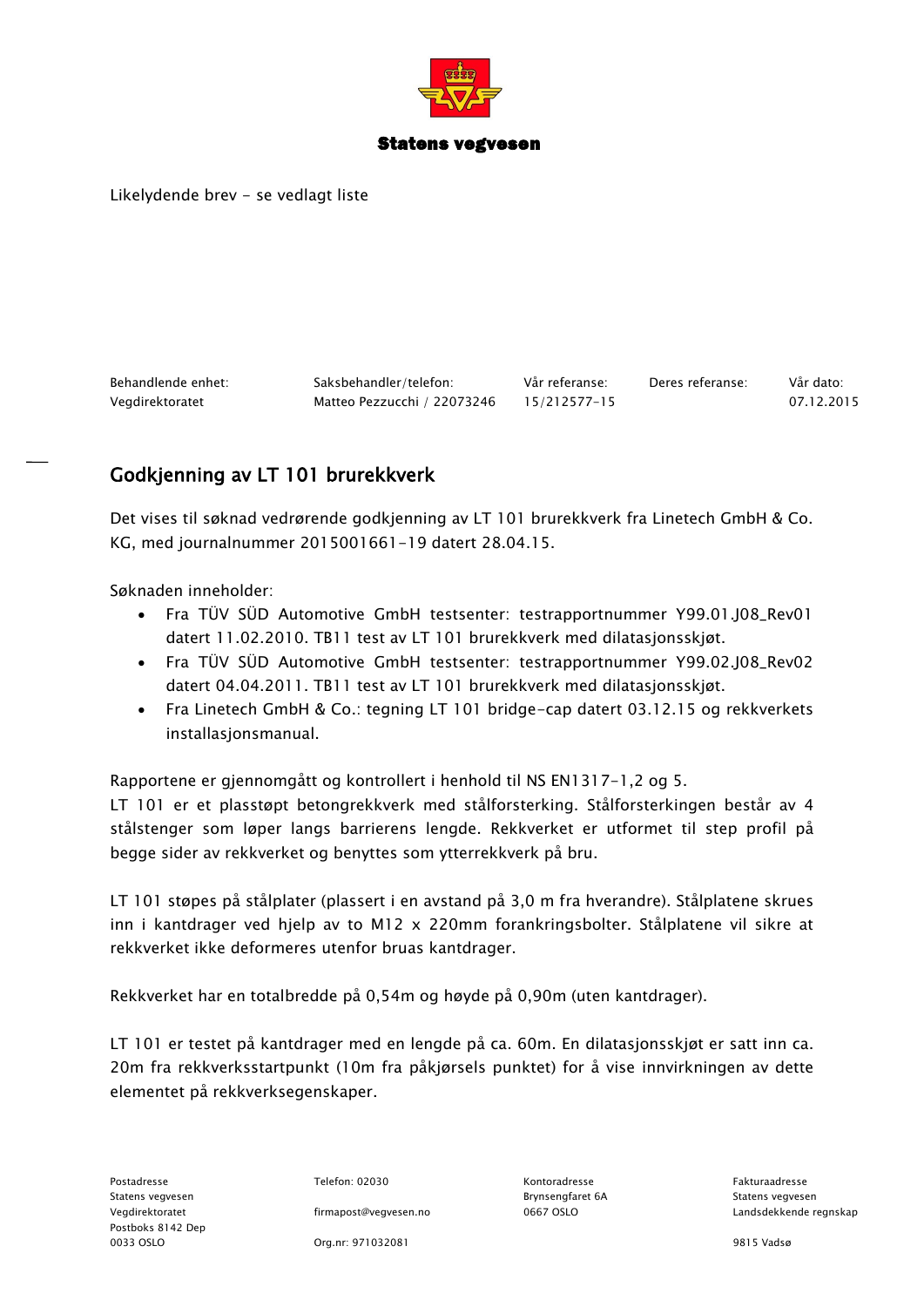Testene tilfredsstiller kravene til styrkeklasse H2.

LT 101 midlertidig rekkverk godkjennes til følgende bruk:

- Styrkeklasse H2 og skadeklasse C med arbeidsbredde W2 (W=0,8m), største dynamiske deformasjon D=0,3m og krengningsklasse VI2.

LT 101 skal støpes i henhold til produsent/leverandørens installasjonsbeskrivelse. Nedførte rekkverksender kan benyttes i henhold til N101 krav.

Kontor for kontroll og godkjenning av bruer Med hilsen

Inger M Steen Hegrenæs Kontorleder

### Matteo Pezzucchi

Dokumentet er godkjent elektronisk og har derfor ingen håndskrevne signaturer.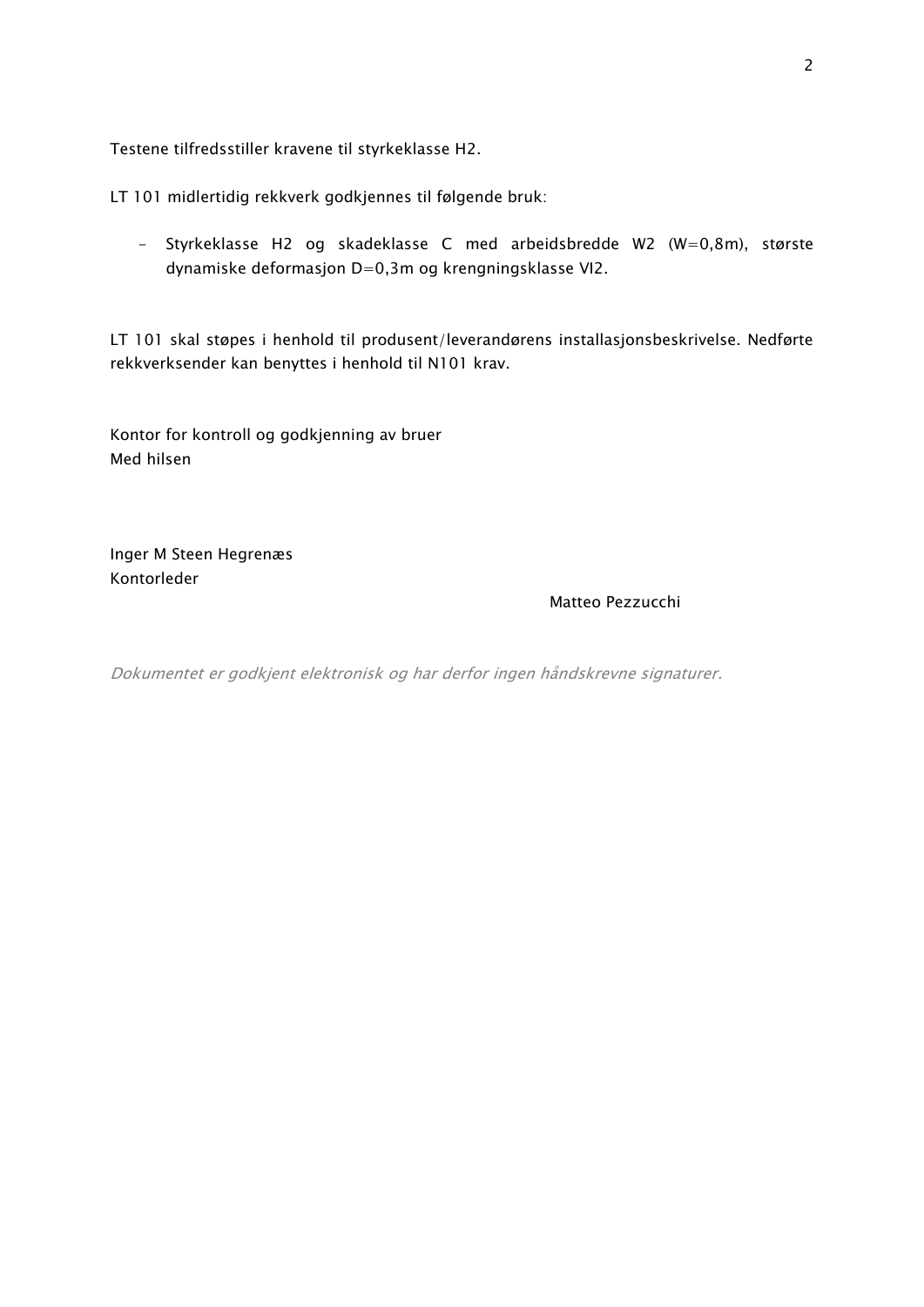

## Statens vegvesen

Norwegian Public Roads Administration

Identical letters - see address list

Executive unit: Contact person/Telephone: Our reference: Your reference: Our date: Directorate of Public Roads Matteo Pezzucchi / 22073246 15/212577-15 07.12.2015

# Approval of LT 101 parapet

With reference to the application letter concerning the approval of LT 101 cast in place safety barrier by Linetech GmbH & Co. with reference number 2015001661-19 dated 28.04.15 and the following documents:

- From TÜV SÜD Automotive GmbH test centre: test report number Y99.01.J08\_Rev01 dated 11.02.2010. TB11 test of LT 101 safety barrier with dilatation element.
- From TÜV SÜD Automotive GmbH test centre: test report number Y99.02.J08\_Rev02 dated 04.04.2011. TB51 test of LT 101 safety barrier with dilatation element.
- From Linetech GmbH & Co.: drawing Linetech LT 101 bridge-cap dated 03.12.15 and product's installation manual.

Reports are reviewed and controlled according to NS EN1317-1, 2 and 5.

LT 101 is a cast-in-place concrete safety barrier. Four steel rods running along the barrier length ensure the reinforcement. The safety barrier is shaped into step profile on both sides. The barrier is design to be used as a side barrier on bridges.

LT 101 leans on plates (placed at a distance of 3.0m from each other) screwed into the concrete edge beam using two M12 x 220mm anchors. The plates will ensure that the safety barrier does not slide outside the bridge edge beam.

The safety barrier is 0.54 m large and 0.90 m high (without edge beam).

Tests are carried out with a system length of approximately 60 meter. A dilatation element is inserted approximately 20 m from the start of the system (10 meters from the impacting point) to demonstrate the influence of this element.

Postal address Telephone: +47 91 50 20 30 Office address Controllers Address for invoices

Vegdirektoratet firmapost@vegvesen.no 0667 OSLO Landsdekkende regnskap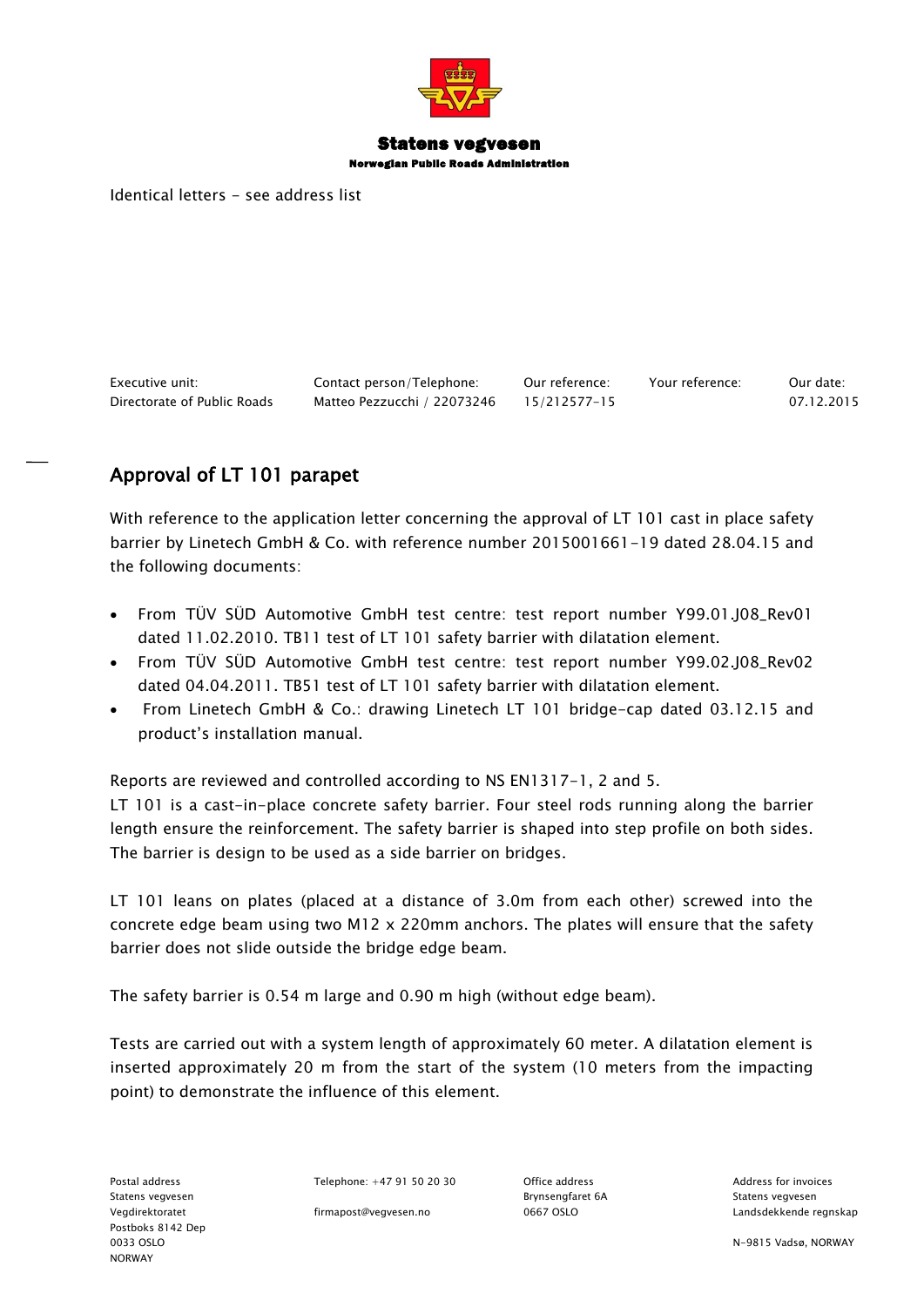The tests meet the requirements for containment level H2

LT 101 cast-in-place concrete safety barrier receives attestation of conformity for use as follows:

- Containment level H2 and impact severity level C with working width class W2 (W=0.8 m), maximum dynamic deflection  $D=0.3$  m and vehicle intrusion class VI2.

LT 101 must be cast in place in accordance with the installation's instruction given from the producer. Safety barrier terminals must be selected according to the existing national specification.

The acceptance is limited to use within Norwegian Public Roads Administration.

In case of any discrepancy between the English and the Norwegian approval letter, the Norwegian version should be act as the original.

Office for Control and Approval of Bridges Regards

Inger S. Hegrenæs Head of Office

### Matteo Pezzucchi

This document has been digitally archived and thus contains no handwritten signatures.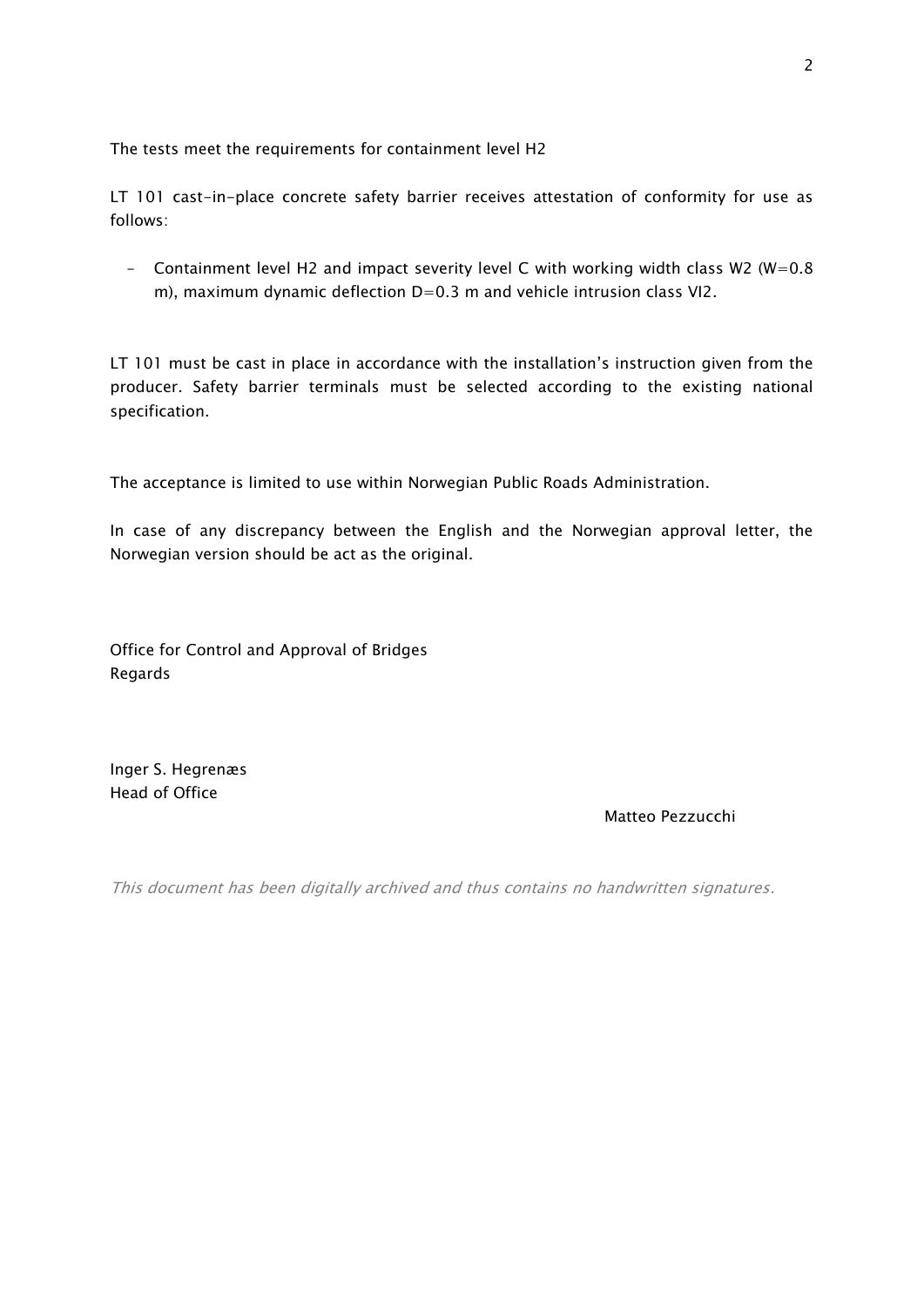